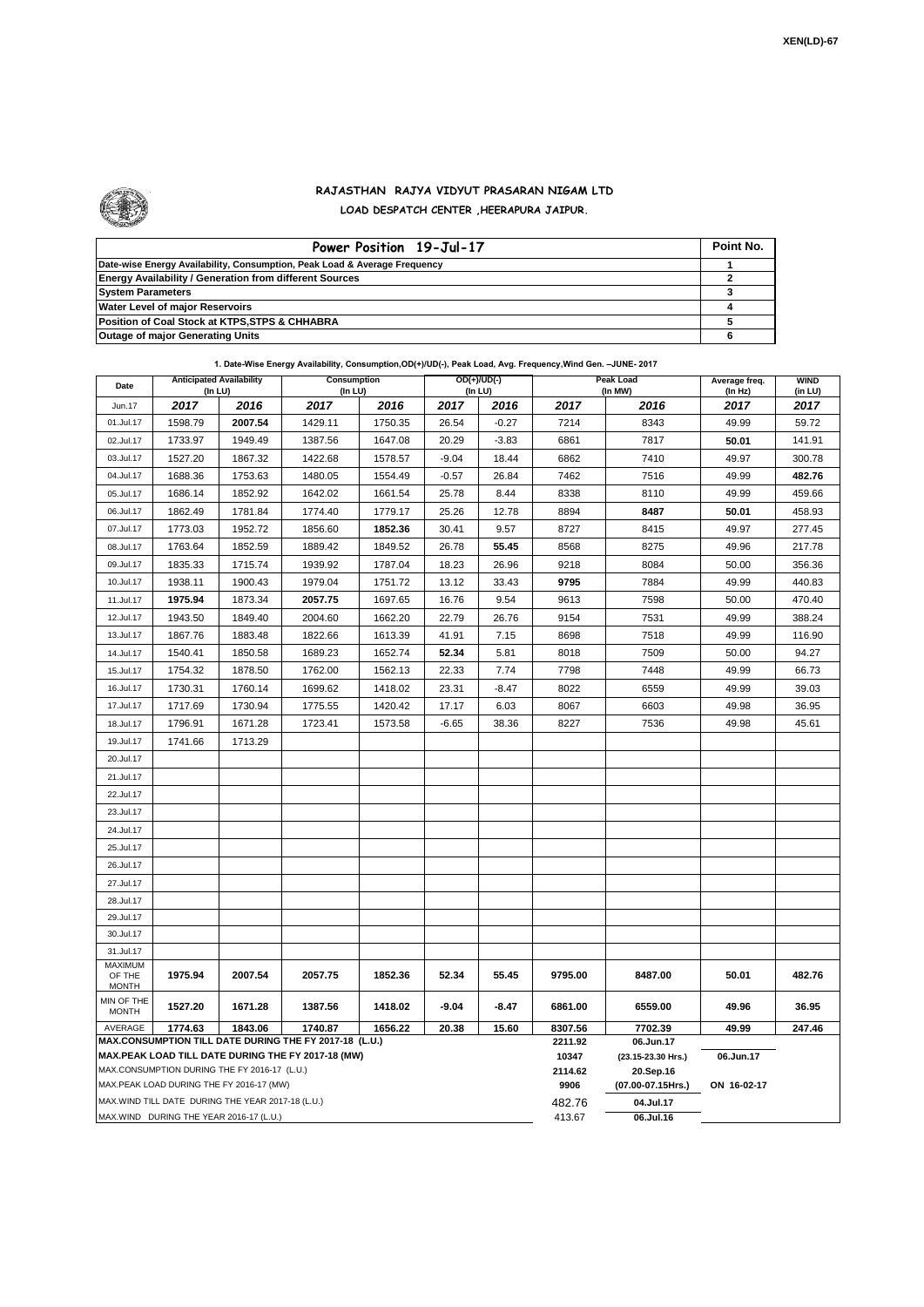| 2. Anticipated Availability/Generation From Different Sources |  |  |  |  |  |  |
|---------------------------------------------------------------|--|--|--|--|--|--|
|---------------------------------------------------------------|--|--|--|--|--|--|

| S.No.               | (In LU)<br>Sources Available to Rajasthan / Installed                 | Prior           | <b>Prior</b>    | Actual             |
|---------------------|-----------------------------------------------------------------------|-----------------|-----------------|--------------------|
|                     | Capacity as on 30.09.2016                                             | assessment of   | assessment of   | Energy             |
|                     | (In MW)                                                               | Avail. For next | Avail.          | <b>Received</b>    |
|                     |                                                                       | Day             |                 |                    |
|                     |                                                                       |                 | 18-Jul-17       |                    |
| 1<br>$\overline{2}$ | KTPS (1240/1240)<br>STPS (1500/1500)                                  | 182.00<br>55.00 | 222.00<br>55.00 | 192.03<br>45.48    |
| 3                   | DHOLPUR GAS CCPP (330/330)                                            | 0.00            | 0.00            | 0.00               |
| 4                   | RAMGARH (273.5/273.5)                                                 | 44.00           | 42.00           | 43.37              |
| 5                   | RAPP-A(200/200)                                                       | 38.00           | 38.00           | 39.79              |
| 6                   | MAHI (140/140)                                                        | 0.00            | 0.00            | 0.00               |
| 7                   | CHAMBAL (RPS+JS) (135.5/271)                                          | 0.00            | 0.00            | 1.09               |
| 8                   | GIRAL LIGNITE (250/250)                                               | 0.00            | 0.00            | 0.00               |
| 9                   | CHHABRA TPS 1000/1000)<br>ADANI (TPS) + KALISINDH (TPS)               | 108.00          | 108.00          | 151.10             |
| 10                  | (1200+1200/1320+1200)                                                 | 286.00          | 260.00          | 250.90             |
| 11                  | WIND FARM (3980.40/4119.15)                                           | 50.00           | 50.00           | 45.61              |
| 12                  | SOLAR POWER(737.70/1295.70)                                           | 0.00            | 0.00            | 0.00               |
| 13                  | CAPTIVE POWER PLANTS                                                  | 0.00            | 0.00            | 0.00               |
| 14                  | REGIONAL (INTRA STATE) O.A. (VLTPS)                                   | 0.00            | 0.00            | 0.00               |
| 15                  | OPEN ACCESS                                                           | $-99.67$        | $-92.61$        | $-93.12$           |
| 16                  | BIOMASS - (101.95/119.25)                                             | 5.00            | 5.00            | 4.90               |
| 17<br>18            | BARSINGHSAR LTPS(250/250)<br>RAJWEST (1080/1080)                      | 54.00<br>229.00 | 54.00<br>229.00 | 51.03<br>193.19    |
|                     | <b>TOTAL (A): 1-18</b>                                                | 951.33          | 970.39          | 925.36             |
| 19                  | <b>BBMB COMPLEX</b>                                                   |                 |                 |                    |
|                     | a) BHAKRA(230.79/1516.3)                                              | 38.22           | 39.41           | 38.38              |
|                     | b) DEHAR (198/990)                                                    | 29.58           | 29.08           | 29.90              |
|                     | c) PONG (231.66/396)                                                  | 4.51            | 15.79           | 8.48               |
|                     | TOTAL: a TO c                                                         | 72.30           | 84.28           | 76.76              |
| 20                  | <b>CENTRAL STATIONS</b>                                               |                 |                 |                    |
|                     | d) SINGRAULI<br>(300/2000)<br>e) RIHAND<br>(310.24/3000)              | 81.86<br>82.26  | 81.81<br>82.26  | 81.81<br>82.26     |
|                     | f) UNCHAHAR-I(20/420)                                                 | 0.67            | 0.17            | 1.79               |
|                     | q) UNCHAHAR-II& III(61/630)                                           | 1.73            | 0.92            | 4.73               |
|                     | h) INDIRA GANDHI STPS(JHAJHAR) 0.00/1500)                             | 0.00            | 0.00            | 0.00               |
|                     | i) NCTPS DADRI St-II (43.22/980) + DADRI-TH                           | 1.31            | 0.37            | 3.53               |
|                     | j) DADRI GAS (77/830)                                                 | 3.83            | 0.63            | 2.05               |
|                     | k) ANTA<br>(83.07/419)                                                | 0.00            | 0.00            | 0.00               |
|                     | I) AURAIYA<br>(61.03/663)                                             | 0.00            | 0.00            | 0.00               |
|                     | m) NAPP<br>(44/440)                                                   | 4.56            | 5.83            | 5.83               |
|                     | n) RAPP-B<br>(125/440)                                                | 31.35           | 31.35           | 31.35              |
|                     | o) RAPP-C<br>(88/440)<br>p) SALAL<br>(20.36/690)                      | 19.38<br>4.12   | 19.38<br>4.06   | 19.38<br>2.19      |
|                     | (70.37/720)<br>q) URI                                                 | 16.53           | 16.53           | 16.53              |
|                     | r) TANAKPUR<br>(10.86/94)                                             | 2.51            | 2.51            | 2.47               |
|                     | S) CHAMERA –I (105.84/540)                                            | 25.15           | 25.15           | 25.15              |
|                     | t) CHAMERA-II (29.01/300)                                             | 6.96            | 6.96            | 6.96               |
|                     | u) CHAMERA-III (25.21/231)                                            | 6.02            | 5.97            | 5.97               |
|                     | v) DHAULIGANGA (27/280)                                               | 6.50            | 6.42            | 6.42               |
|                     | w) DULHASTI (42.42/390)                                               | 10.09           | 10.05           | 10.05              |
|                     | x) SEWA (13/120)                                                      | 3.28<br>20.45   | 3.28<br>34.13   | 3.28<br>12.18      |
|                     | y) NJPC (112.00/1500)+RAMPUR(31.808/412.02)<br>z) TEHRI (75/1000)     | 10.88           | 7.50            | 7.51               |
|                     | aa) KOTESHWR (33.44/400) + PARBATI3 (56.73/520)                       | 20.40           | 20.40           | 34.45              |
|                     | ab) TALA                                                              | 3.80            | 3.71            | 3.71               |
|                     | ac) MUNDRA UMPP (380/4000)                                            | 88.80           | 90.00           | 84.56              |
|                     | ad) SASAN (372/3960)                                                  | 87.44           | 89.80           | 84.96              |
|                     | ae) FRKKA+KHLGN+TLCHR (70.18/3940)                                    | 1.86            | 2.32            | 12.30              |
|                     | af) URS POWER(DADRI TH-I)                                             | 0.00            | 0.00            | 0.00               |
|                     | TOTAL SCHEDULE(a TO af)                                               | 614.03          | 635.79          | 628.18             |
|                     | <b>LOSSES</b><br>NET SCHEDULED                                        | $-12.06$        | $-14.81$        | $-23.03$           |
| 21                  | BILATERAL (REG.) EXCL. BANKING                                        | 601.97<br>21.59 | 620.98<br>26.28 | 605.15<br>8.40     |
| 22                  | <b>BANKING</b>                                                        | $-48.23$        | $-48.23$        | $-48.23$           |
| 23                  | BILATERAL(INTER-REG.). EXCLUDING (ISOA &                              | 116.61          | 128.05          | 141.49             |
|                     | <b>BANKING)</b>                                                       |                 |                 |                    |
| 24                  | INTER STATE OPEN ACCESS (BILATERAL+IEX)                               | 99.67           | 92.61           | 93.12              |
|                     |                                                                       |                 |                 |                    |
| 25                  | INDIAN ENERGY EXCHANGE                                                | $-1.28$         | 4.77            | 4.77               |
|                     | <b>TOTAL(B): (19 TO 25)</b>                                           | 790.33          | 826.52          | 804.70             |
|                     | TOTAL GENERATION (A +B) : 1 TO 25<br>OVER DRAWAL (+)/UNDER DRAWAL (-) |                 |                 | 1730.07<br>$-6.65$ |
|                     | <b>GRAND TOTAL</b>                                                    | 1741.66         | 1796.91         | 1723.42            |
|                     | <b>LAST YEAR</b>                                                      | 1713.29         | 1671.28         | 1573.59            |
|                     |                                                                       |                 |                 |                    |